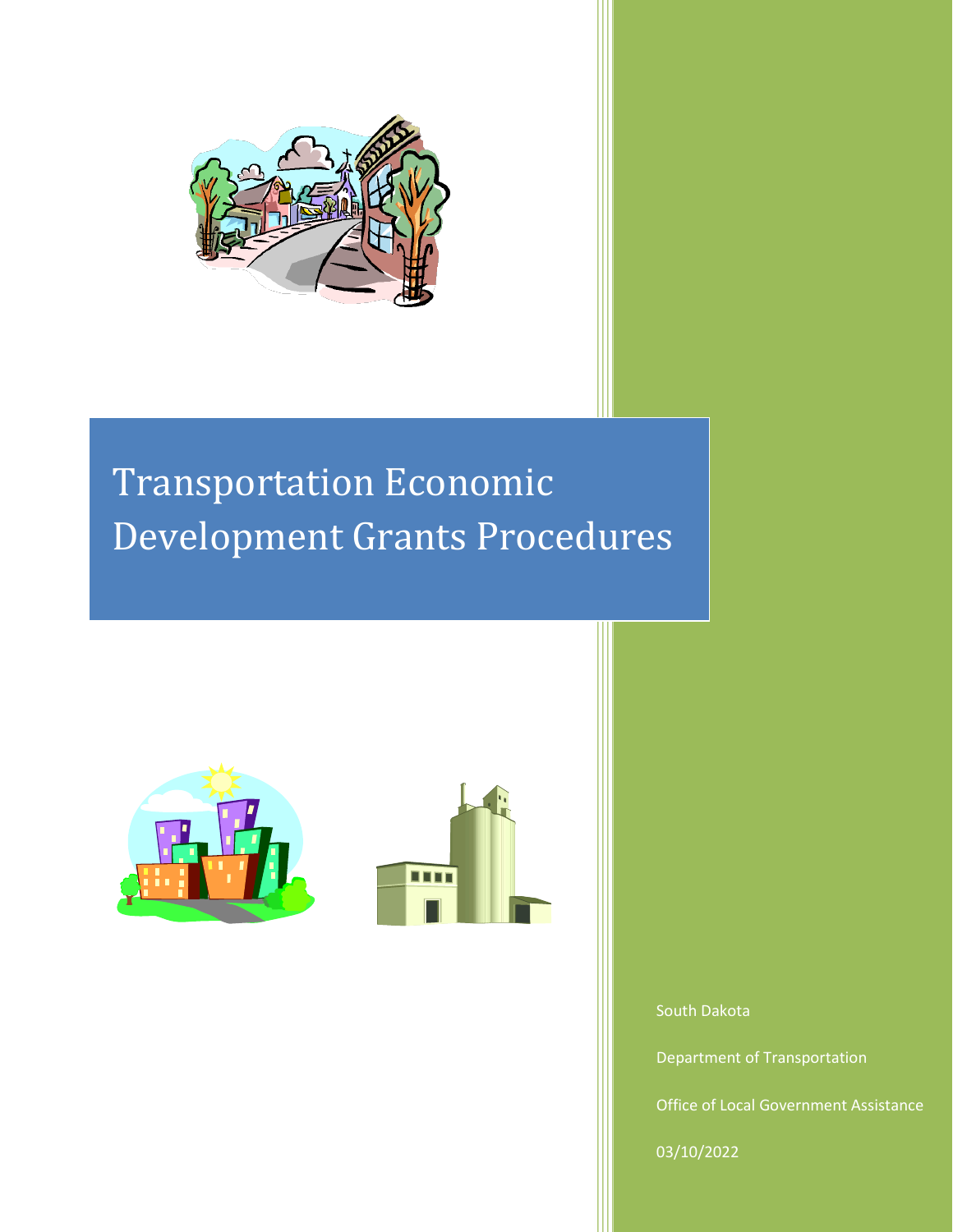## **SOUTH DAKOTA DEPARTMENT OF TRANSPORTATION ECONOMIC DEVELOPMENT GRANT PROGRAMS**

## **OBJECTIVE**

The South Dakota Department of Transportation has developed a grant program to foster economic development and enhance community access in South Dakota. The program has three categorical purposes:

1) The Industrial Park grants will be made to any local unit of government for the development of new or expanded access for new industry located within industrial parks.

2) The Agri-Business Access Grants will be made to any local unit of government for the development of access to new or expanded agri-business industries.

3) The Community Access Program grants will be made to communities with populations of less than 5,000 to enhance existing access to down-town areas or for roads leading to schools, hospitals, grain terminals, or other significant traffic generating features of a small community.

All grants will be based on the criteria developed by the Department of Transportation. The expenditure authority for the program will be determined by the Transportation Commission at their May meeting for the next Federal fiscal year. All grants must be approved by the Transportation Commission and may be used to construct or reconstruct roads and streets that are eligible for funding.

## **I. INDUSTRIAL PARK GRANT PROGRAM**

### **A. SPONSOR**

A local unit of government (city, town, county, or tribe) shall file an application.

### **B. QUALIFICATION CRITERIA**

The application should show that the following criteria have been met: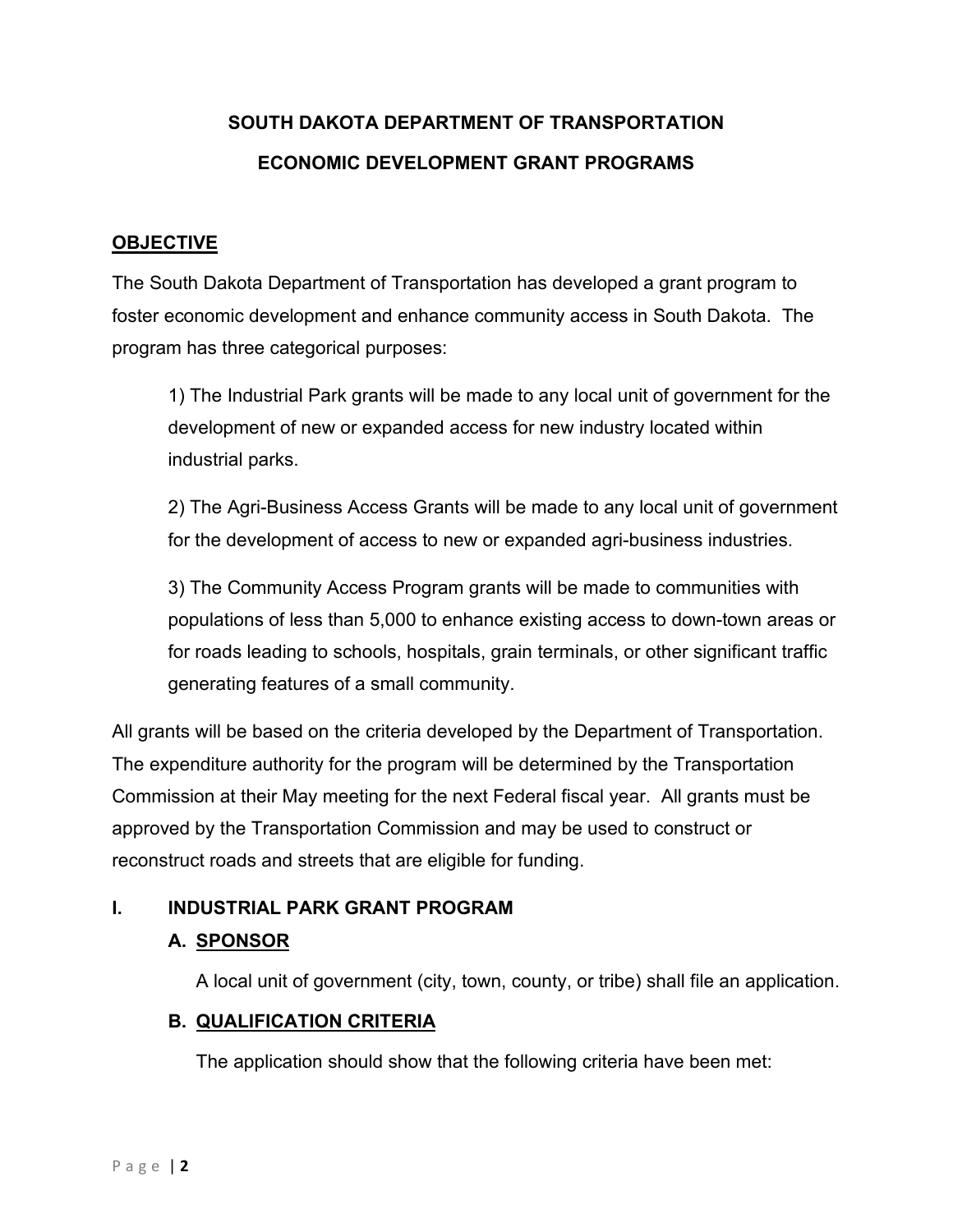- 1. Commitment for the start of actual construction of the industrial or economic development facility within six months of date of commission approval; or
- 2. Evidence that new construction or expansion of an industrial or economic development facility that meets all other program criteria has been documented within the past year and that previous grants have not been obtained based on the same justification;
- 3. The project must be for a new road or reconstruction. Maintenance projects are not considered eligible for funding.
- 4. The project must be located within a defined industrial park, serve as primary access to an industrial park but located parallel to an industrial park, or connect a major route or street to an industrial park.
- 5. There is a minimum committed capital investment of at least five (5) times the required state participation costs;
- 6. The total employment for all facilities in the industrial park or development project should be at least 50;
- 7. A minimum of five (5) new jobs will be created by the industrial or economic development; and

Applications can qualify for funding by meeting criteria (1) or (2), (3), and (4). The Transportation Commission can waive items (5), (6), or (7).

## **C. ZONING**

All land in the industrial park or development area must be zoned Industrial.

## **D. LAND TITLE**

Title to all land in the industrial park area or development project area shall be vested with one of the following: 1) in a subdivision of government; 2) an industry committed to construction of an industrial development facility or development project; or 3) an Industrial Development Corporation or its equivalent.

## **II. AGRI-BUSINESS GRANT PROGRAM A. SPONSOR**

A local unit of government (city, town, county, or tribe) shall file an application.

## B. **QUALIFICATION CRITERIA**

The application should show that the following criteria have been met: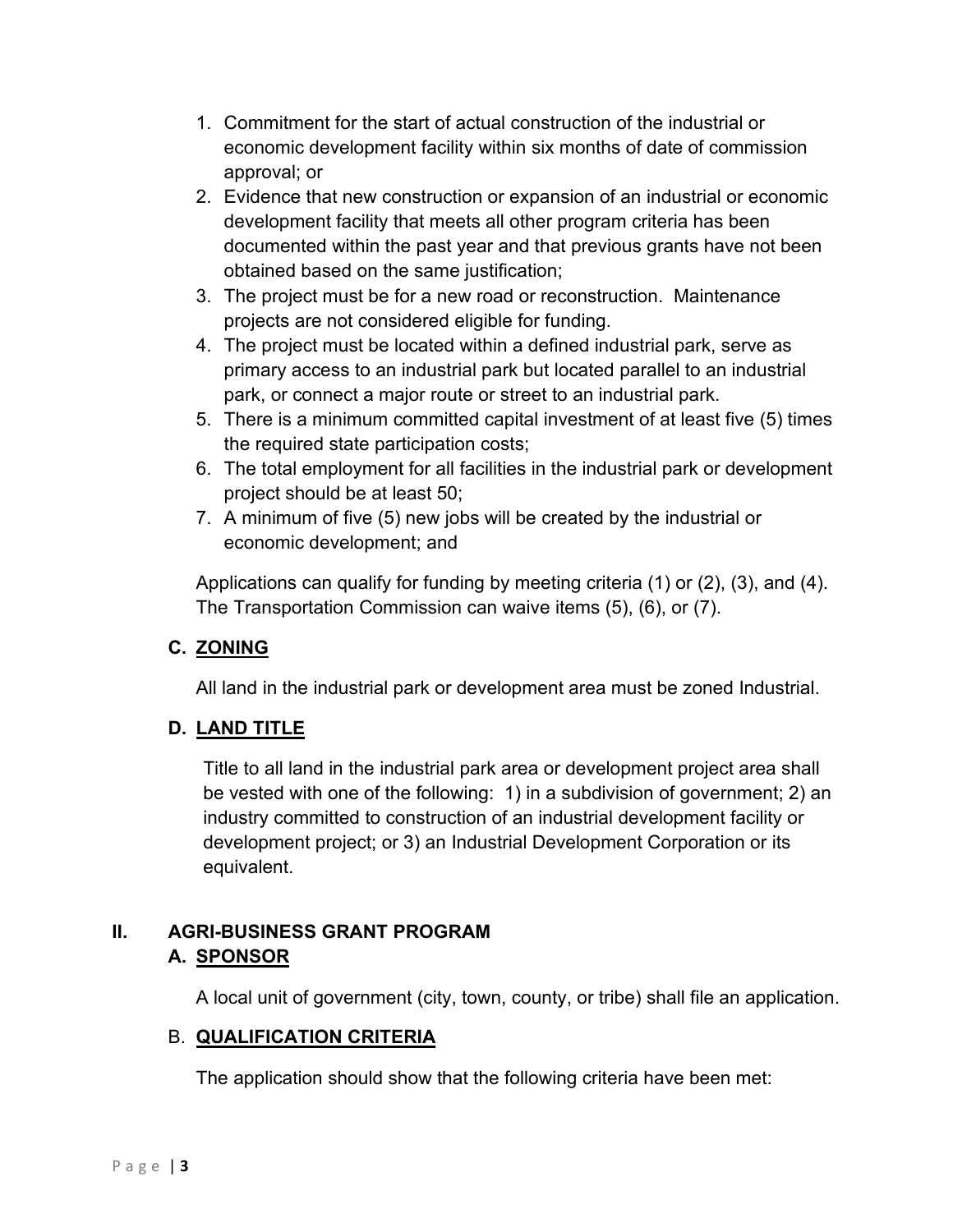- 1. Commitment for the start of actual construction of the industrial or economic development facility within six months of date of commission approval; or
- 2. Evidence that new construction or expansion of an industrial or economic development facility that meets all other program criteria has been documented within the past year and that previous grants have not been obtained based on the same justification;
- 3. The project must serve as a primary access to an agricultural production or service business.
- 4. The project must be for a new road or reconstruction. Maintenance projects are not considered eligible for funding.
- 5. Planning and consideration was given to location based on its impact to the current infrastructure (i.e., roads, bridges, water, sanitary sewer, etc.)
- 6. There is a minimum committed capital investment of at least five (5) times the required state participation costs;
- 7. A minimum of five (5) new jobs will be created by the industrial or economic development; and

Applications can qualify for funding by meeting criteria 1) or (2), (3), and (4). The Transportation Commission can waive items (5), (6), or (7).

## **III. COMMUNITY ACCESS GRANT PROGRAM**

## **A. SPONSOR**

A local unit of government (city, town, county, or tribe) shall file an application.

## **B. QUALIFICATION CRITERIA**

The application should show that the following criteria have been met:

- 1. The town must be less than 5,000 in population.
- 2. The project must be for reconstruction of important local roads; maintenance projects are not eligible.
- 3. Important local roads that are eligible include Main Street, road to the elevator or schools, etc.

## **IV. GENERAL CONDITIONS OF THE GRANTS**

A. The SDDOT reimburses the local government for 80% of the construction costs up to the grant maximum.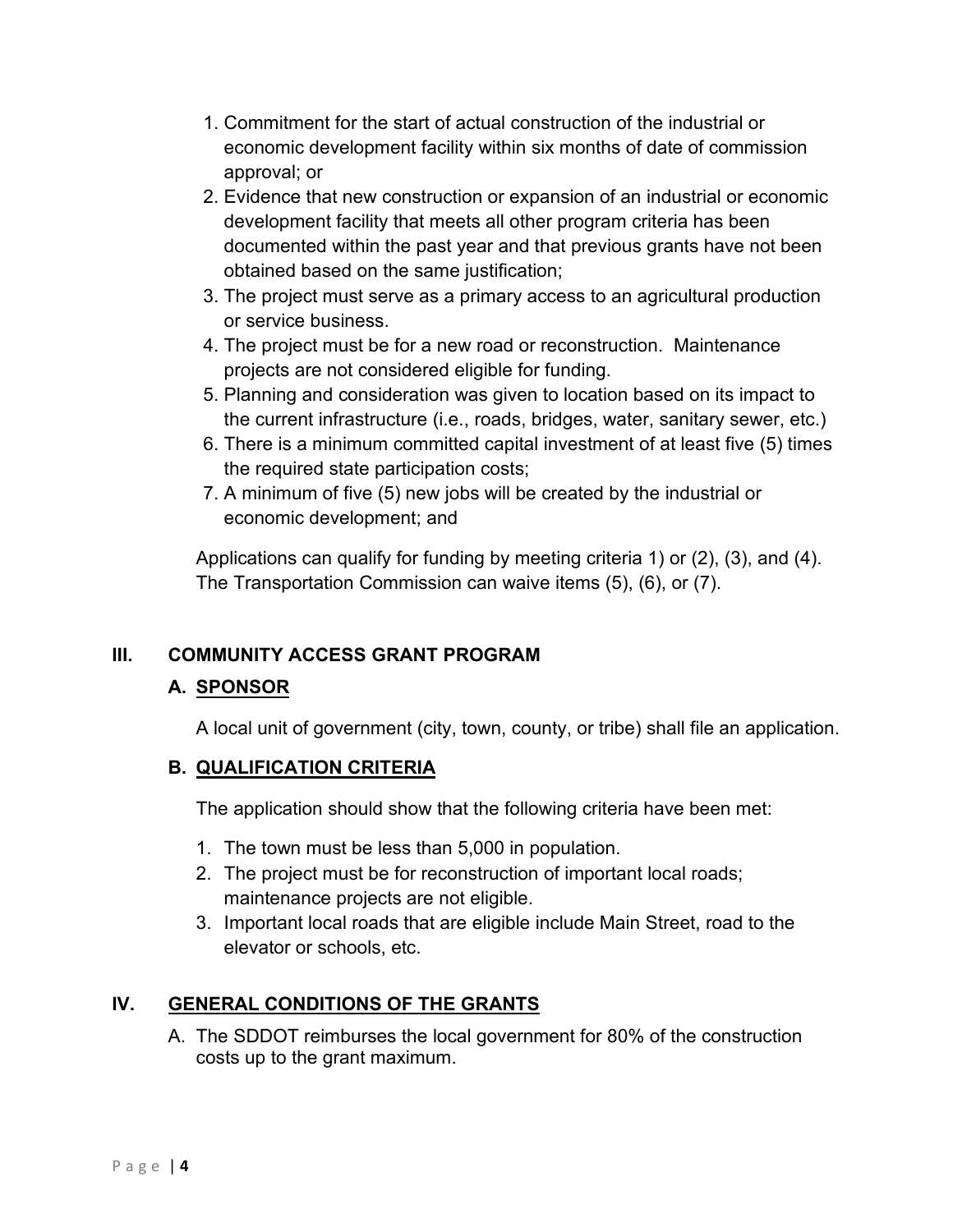B. Local sponsor is responsible for the 20% match of the construction costs, any costs, over the grant maximum, and 100% of the ineligible item costs included in the project.

C. These funds may not be used to match federal dollars on any DOT project within the local unit of government.

D. The roadway right-of-way must be dedicated to public use and obtained by the local unit of government.

E. The local government agency shall be responsible for maintenance of the completed access road and shall provide evidence of that commitment.

F. Construction costs for furnishing and installing sanitary sewers and utilities cannot be funded by the SDDOT.

G. Design and construction engineering costs and administrative fees are to be paid for by the applicant and cannot be included as local match.

H. The final decision on funding shall rest with the South Dakota Transportation Commission.

### **V. APPLICATION REQUIREMENTS**

Applications are available on the SDDOT website at [https://dot.sd.gov/doing](https://dot.sd.gov/doing-business/local-governments/transportation-economic-development-grants)[business/local-governments/transportation-economic-development-grants.](https://dot.sd.gov/doing-business/local-governments/transportation-economic-development-grants)

The following is a list of the components that must be included in the application package:

- 1. Application Cover Sheet
- 2. Application Form
- 3. Typical Section
- 4. Map showing the location of the project
- 5. Cost estimate prepared by a Professional Engineer
- 6. Co-operative agreements with other units of local government if applicable
- 7. A Local Government Resolution of firm financial commitment for local unit of government to cover the costs of the engineering and local match.
- 8. A Local Government Resolution of commitment to maintain the road once construction of the project is completed.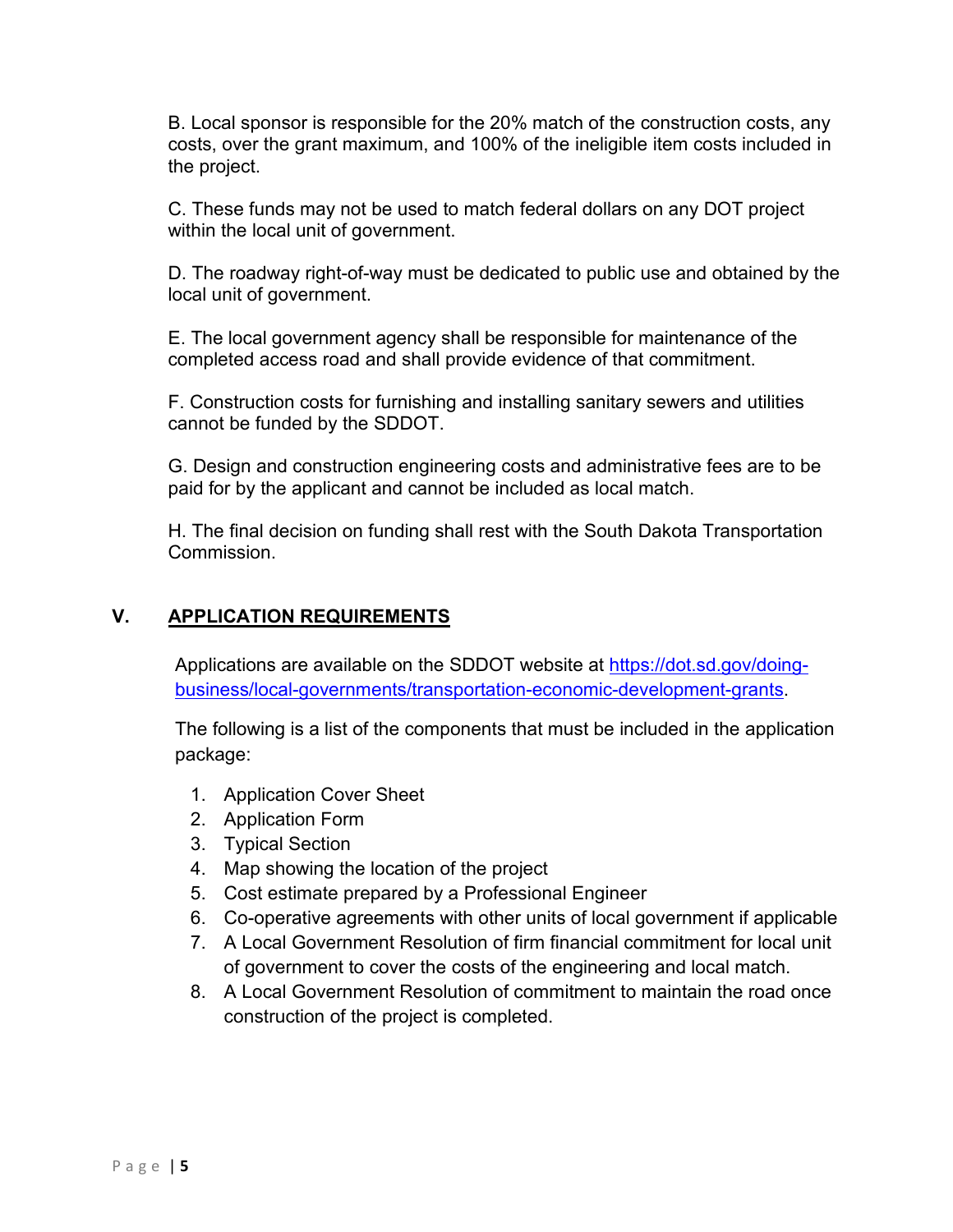Applications must be submitted to the SDDOT by e-mail to Paula Huizenga at [paula.huizenga@state.sd.us](mailto:paula.huizenga@state.sd.us) unless a different email address is designated by SDDOT.

The SDDOT Local Government Assistance Office will request review of the Industrial Park applications from GOED. The GOED will determine:

- 1. If industrial or economic development has or can be expected to materialize;
- 2. If the construction of the proposed facility is necessary for development;
- 3. and, that the future development is in effect a reality.

Applications for all grants are due July  $15<sup>th</sup>$  of each year.

### **VI. RANKING CRITERIA**

Community Access Grant Applications will be rated and scored against each of the following factors.

### **A. Evaluation of need** - Existing condition (90 Points)

All applications are compared in terms of existing road/street condition. For example, surfacing condition, drainage issues, safety concerns, etc.

Flexible Pavement (Asphalt):

| Condition                                                                                                         | Possible  | Points |
|-------------------------------------------------------------------------------------------------------------------|-----------|--------|
| Excellent: Hairline Cracks - Minor Depressions                                                                    | $(0-5)$   |        |
| Very Good: Low to Medium cracking, but cracks are generally very tight.                                           | (5-10)    |        |
| Good: Cracks are 1/4" to 1/2" wide, some alligator cracking and rutting.                                          | (10-15)   |        |
| Fair: Medium to high severity of alligator cracking and rutting. Cracks are<br>generally 1/2" wide.               | $(15-20)$ |        |
| Poor: Severe Alligator Cracking and rutting, pieces of asphalt are<br>missing, and potholes are present.          | $(20-25)$ |        |
| Failed: Traffic Operation is Difficult. Potholes and alligator cracking are<br>extensive. Rut depth exceeds 3/4". | $(25-30)$ |        |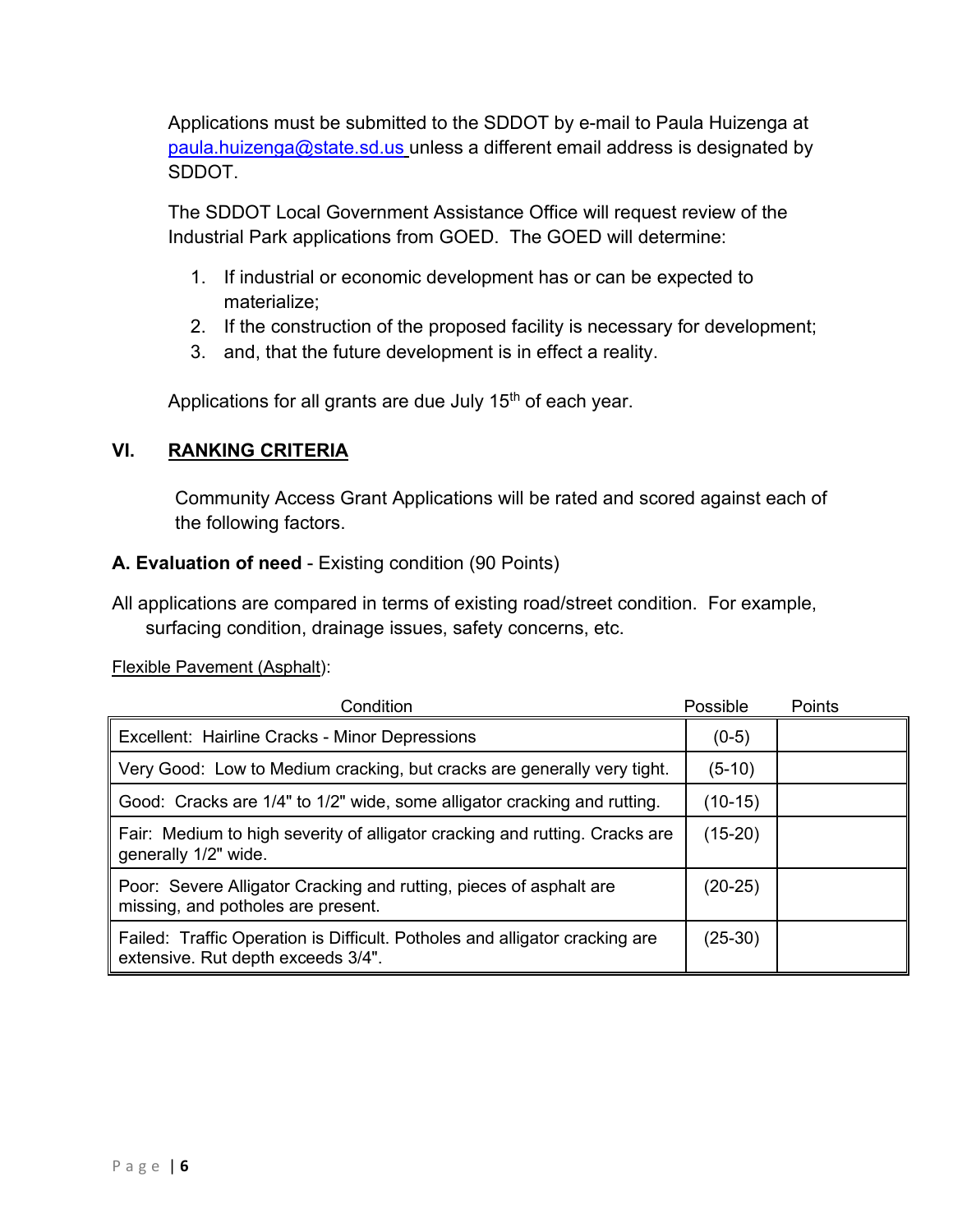#### Concrete Pavement:

| Condition                                                                                                                          | Possible  | <b>Points</b> |
|------------------------------------------------------------------------------------------------------------------------------------|-----------|---------------|
| Excellent: Isolated Hairline Cracks                                                                                                | $(0-5)$   |               |
| Very Good: Up to 25 ft of cracking per 1000 S.F. of pavement. Cracks<br>are generally tight, but some may be as much as 1/4" wide. | $(5-10)$  |               |
| Good: 25-75 ft of cracking per 1000 S.F. of pavement some spalling and<br>faulting along cracks and joints.                        | $(10-15)$ |               |
| Fair: Presence of cracks, patches, and spalling is common. Transverse<br>joint faulting is quite evident.                          | $(15-20)$ |               |
| Poor Condition: Shattered slabs are common, transverse joint faulting is<br>very evident.                                          | $(20-25)$ |               |
| Failed: Traffic operation is difficult and Maintenance is inappropriate.                                                           | (25-30)   |               |

#### Gravel Surface:

| Condition                                                                                                                                       | Possible  | Points |
|-------------------------------------------------------------------------------------------------------------------------------------------------|-----------|--------|
| Very Good: The only distress is dusting in dry conditions.                                                                                      | $(0-10)$  |        |
| Good: Medium-severity loose aggregate, low-severity washboarding, and<br>some slight rutting.                                                   | $(10-15)$ |        |
| Fair: Moderate washboarding over 10-25% of area, moderate rutting,<br>small potholes, and some loose aggregate                                  | $(15-20)$ |        |
| Poor: Little or no roadway crown, severe washboarding and loose<br>aggregate, moderate potholing, 25% of road has little or no aggregate.       | (20-25)   |        |
| Failed: Travel on road is very difficult. No crown or bowl-shaped road.<br>Severe rutting and potholing many areas have little to no aggregate. | (25-30)   |        |

Drainage:

| Condition                                                                                                                                                               | Possible | <b>Points</b> |
|-------------------------------------------------------------------------------------------------------------------------------------------------------------------------|----------|---------------|
| Rural Section: Water stands in ditch - allows cat tails to grow<br>Urban Section: Inadequate or non-existent storm sewer, Inadequate or<br>non-existent curb and gutter | $(0-10)$ |               |
| Water collects in ruts and low spots on the road.                                                                                                                       | $(0-10)$ |               |
| Other: Major Drainage structure in poor condition, frequent flooding (2-3)<br>year occurrence), etc.                                                                    |          |               |
| <b>DRAINAGE TOTAL</b>                                                                                                                                                   | $(0-30)$ |               |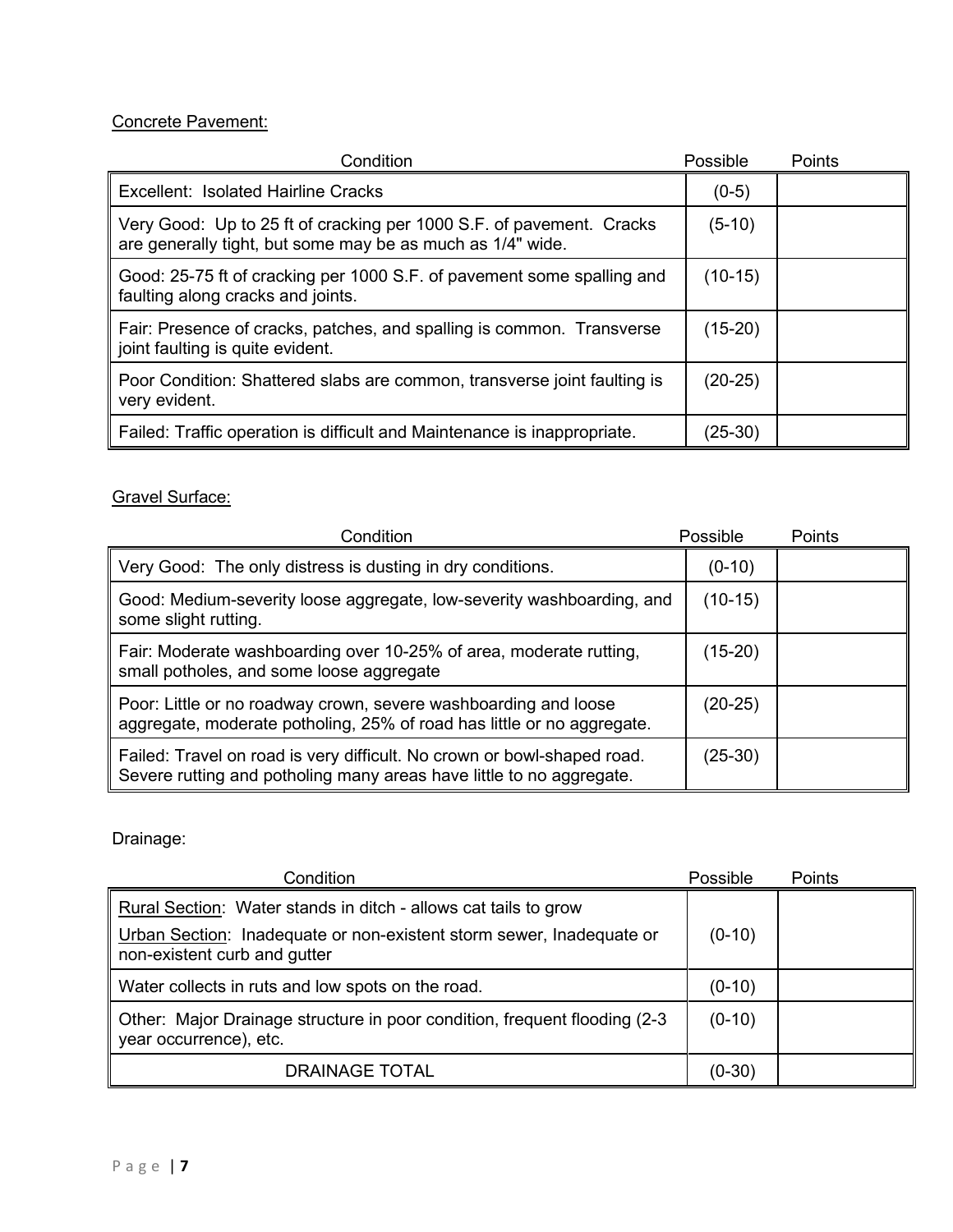Safety:

| Condition                 | Possible | Points |
|---------------------------|----------|--------|
| Adequate                  |          |        |
| Dangerous Intersection(s) | $(0-10)$ |        |
| Substandard Roadway Width | $(0-10)$ |        |
| Poor visibility           | $(0-10)$ |        |
| <b>SAFETY TOTAL</b>       | $(0-30)$ |        |

A project which consists of a new alignment shall receive forty-five (45) points.

|  | COAND TOTAL<br>$\overline{\phantom{a}}$<br>. . | ונ<br>- 1 |  |
|--|------------------------------------------------|-----------|--|
|  |                                                |           |  |

**B. Average Daily Traffic and Percent Trucks** (30 points). All applications will be compared in terms of the amount of current or projected car and truck traffic on the road/street proposed for improvement.

| <b>ADT</b> | <b>Points</b> |
|------------|---------------|
| $0 - 100$  | 10            |
| 101-500    | 20            |
| > 500      | 25            |

Additional 5 points if percent trucks is greater than 10%. 30 total possible points.

**C. Location** (maximum of 50 points). All applications will be compared in terms of the location of the project. Streets leading to hospitals, schools, elevators, factories, assembly plants, businesses and the down-town area will receive more points.

| Location                          | <b>Points</b> |
|-----------------------------------|---------------|
| Hospitals or health care facility | 10            |
| Nursing home                      | 10            |
| <b>Schools</b>                    | 10            |
| <b>Grain terminals</b>            | 10            |
| Manufacturing/Processing plants   | 10            |
| Downtown area                     | 10            |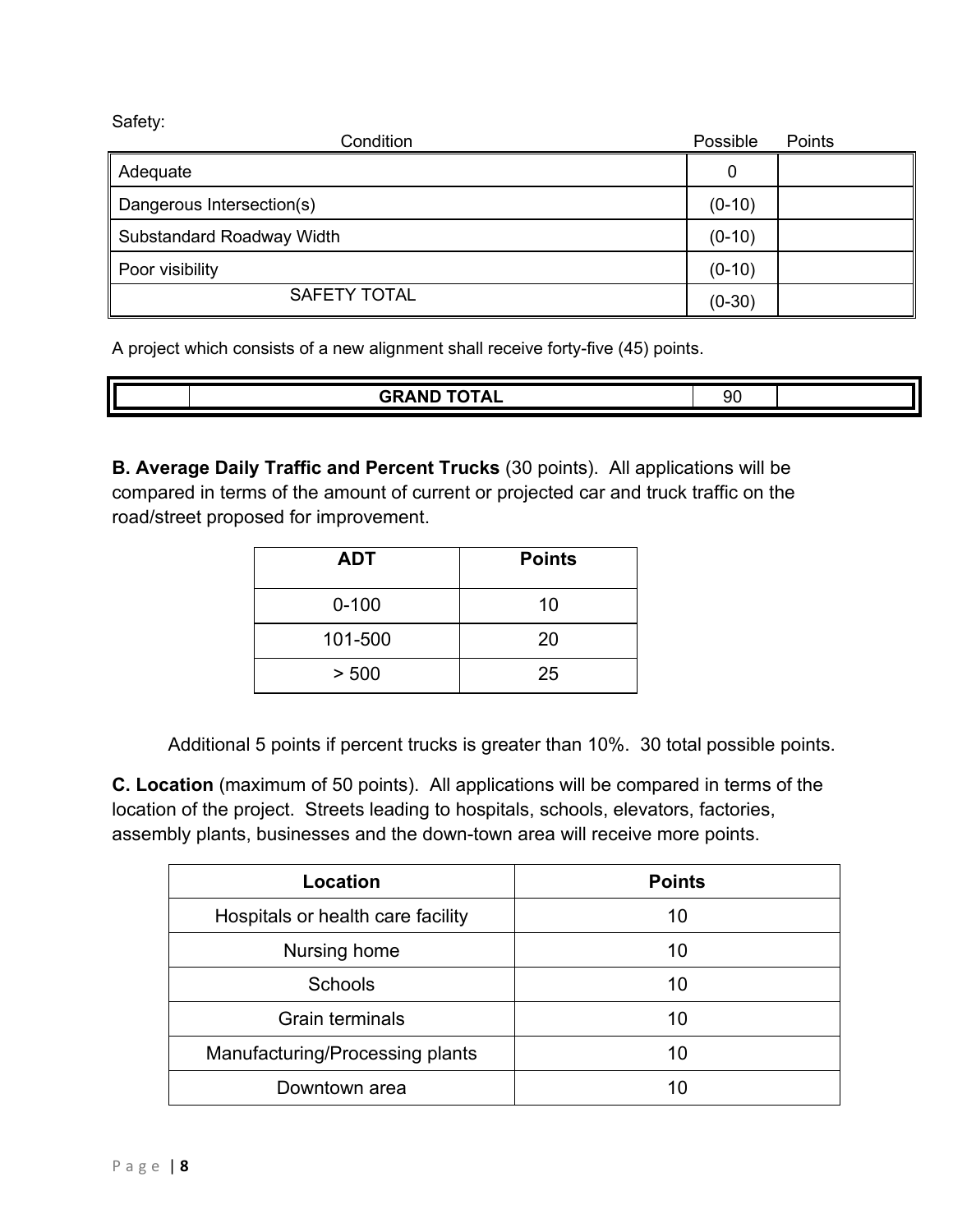**D. GOED and DANR Grants/Loans** (50 points) All applications will be compared in terms of whether or not this grant will be used in conjunction with a Community Development Block Grant (CDBG), the State Revolving Loan Fund (SRF), or Consolidated Water Facilities Construction Fund (CWFCF) from either the Department of Agriculture and Natural Resources or the Governor's Office of Economic Development for the water/sewer/storm sewer infrastructure to be located in the proposed project area.

Will the grant be used in conjunction with a water/sewer project?

Yes - 50 points No - 0 points

**E. Impact on Business** (50 POINTS) All applicants will be compared in terms of the number of businesses that the street/road will effect.

| <b>Number of Businesses</b> | <b>Points</b> |
|-----------------------------|---------------|
| 20 or more                  | 50            |
| 15 or more                  | 40            |
| 10 or more                  | 30            |
| 5 or more                   | 20            |
| $0$ to 5                    | 10            |

**F. Program Factor – Impact of the proposed program** (50 POINTS)This factor will take into consideration the items that do not fall under any other rating factor. The following items will be considered:

- Is this phase 2 or more of a multiple phase project?
- Is the project tied to other projects or phased in order for the community to afford the project?
- What is the rate of deterioration of the street? Will it last for one or two more grant cycles without total deterioration occurring?
- Is it a cooperative project between multiple agencies (state-county-citytownship-tribe)?
- Is the project cost effective--will the cost of the fix to the street be justifiable compared to the increase/decrease in population/businesses/industry etc.?

All projects are compared in terms of impact on the identified areas and awarded points from 0 to 50 in 10 point increments.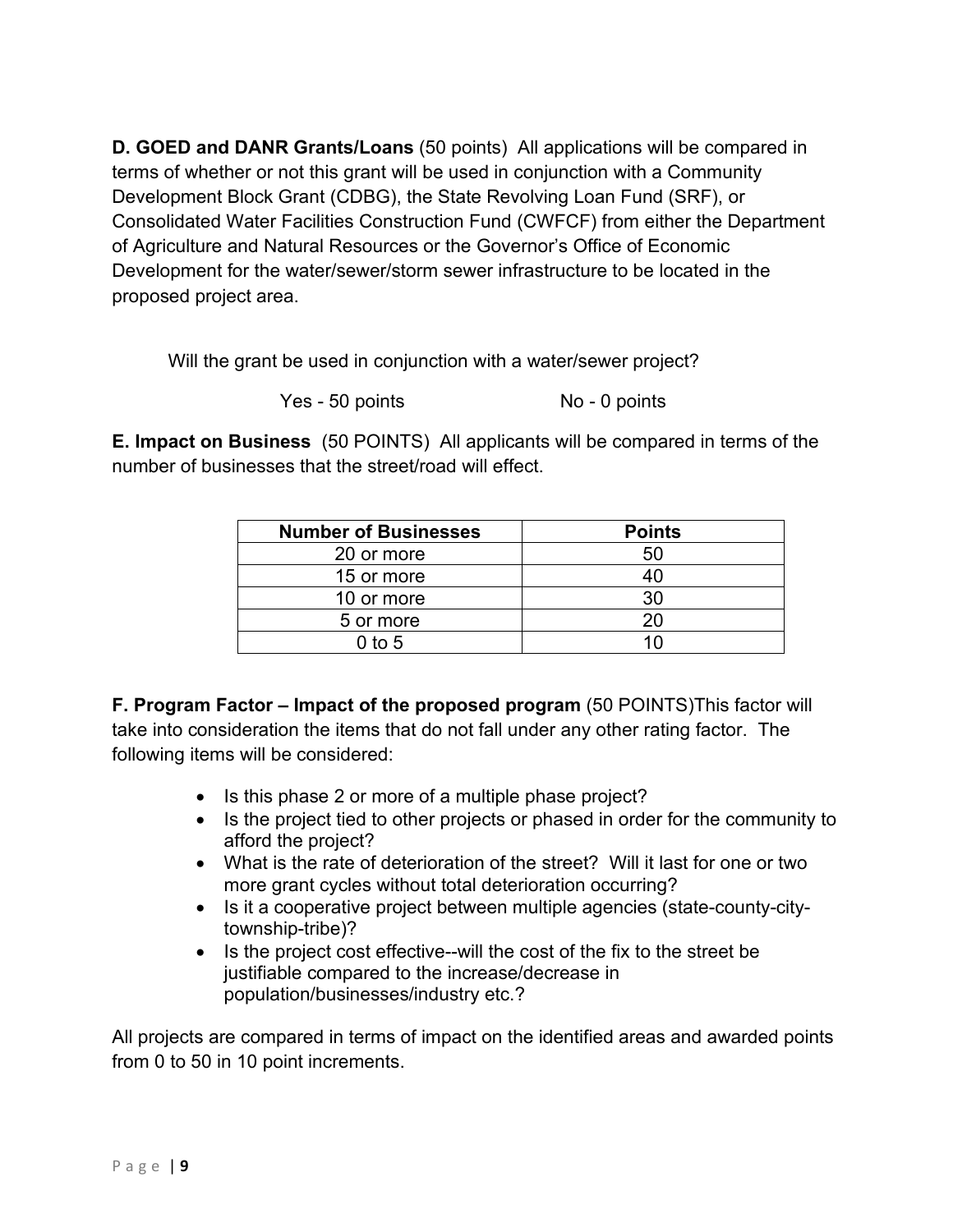#### **G. PREVIOUS GRANT AWARDS** (- 50 points)

Applicant awarded a Community Access Grant within the past 5 years?

Yes: - 50 points

## **VII. PROJECT DEVELOPMENT PROCESS**

#### **A. Local Government Responsibilities:**

- 1. Provide plans prepared by a professional engineer to SDDOT for review.
- 2. Plans will be completed using SDDOT Standard Specifications, Bid Item Numbers, Standard Plates and notes.
- 3. Plans will follow the SDDOT Local Roads Plan and the SDDOT Road Design Manual.
- 4. Provide for ROW acquisition.
- 5. Provide for Utility notification and relocation if needed.
- 6. Obtain all necessary permits (such as COE 404, Storm Water, Dewatering, DOT, Federal Lands, BIA, Tribal, Municipal, etc.)
- 7. Address via Blue Beam Review process, to the satisfaction of SDDOT, all SDDOT review comments.
- 8. Submit final plans.
- 9. After receipt of SDDOT letting authorization, advertise the project for bids and conduct bid letting.
- 10.Obtain SDDOT concurrence in the bid
- 11.Enter into a construction contract and pay contractor directly.
- 12.Request Reimbursement from SDDOT for eligible construction costs.
- 13.Provide SDDOT with copies of construction change orders.
- 14.Provide SDDOT with certification of substantial completion.

### **B. The SDDOT will:**

- 1. Review and offer comments on plans.
- 2. Authorize the local government to advertise the project.
- 3. Concur in the bid award.
- 4. Reimburse the local government for eligible construction expenses in accordance with the terms and conditions of the grant agreement.

### **C. Reimbursement Process:**

The local government shall submit signed pay request to Paula Huizenga, Grant Program Engineer at [paula.huizenga@state.sd.us.](mailto:paula.huizenga@state.sd.us) These need to be signed by the engineer, the local government, and the contractor. SDDOT does not have a special form. The pay request can be submitted electronically.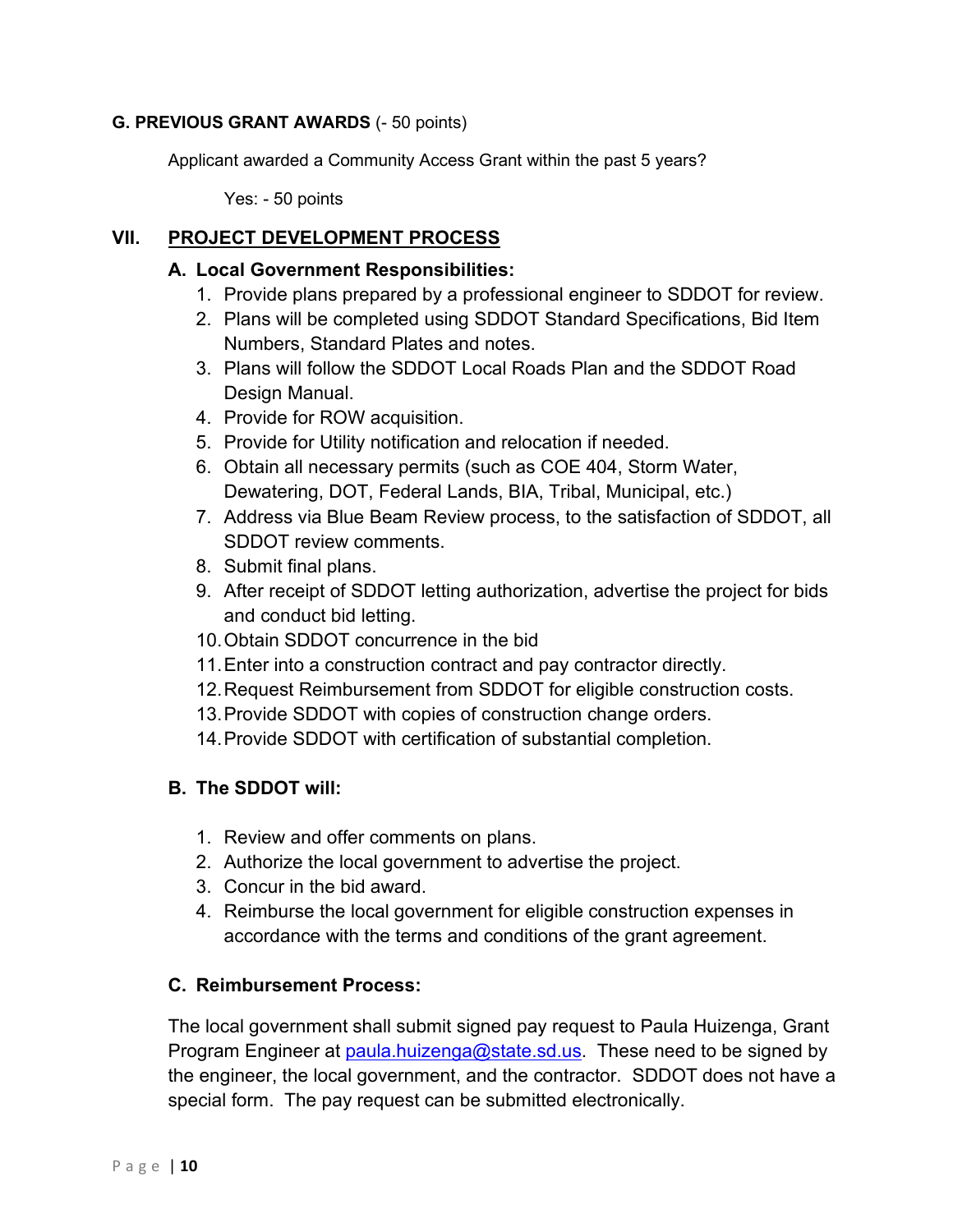SDDOT will reimburse the local government for 80% of eligible construction costs unless otherwise stated in the agreement. All construction change orders need to be submitted to SDDOT as well.

If other funding sources are included as part of the project, the local government must submit a table listing the amount paid by each source for each pay request.

At the conclusion of the project, the local government must submit certification that the project is complete, and construction is in conformance with the contract as awarded. This certification is to be signed by the engineer.